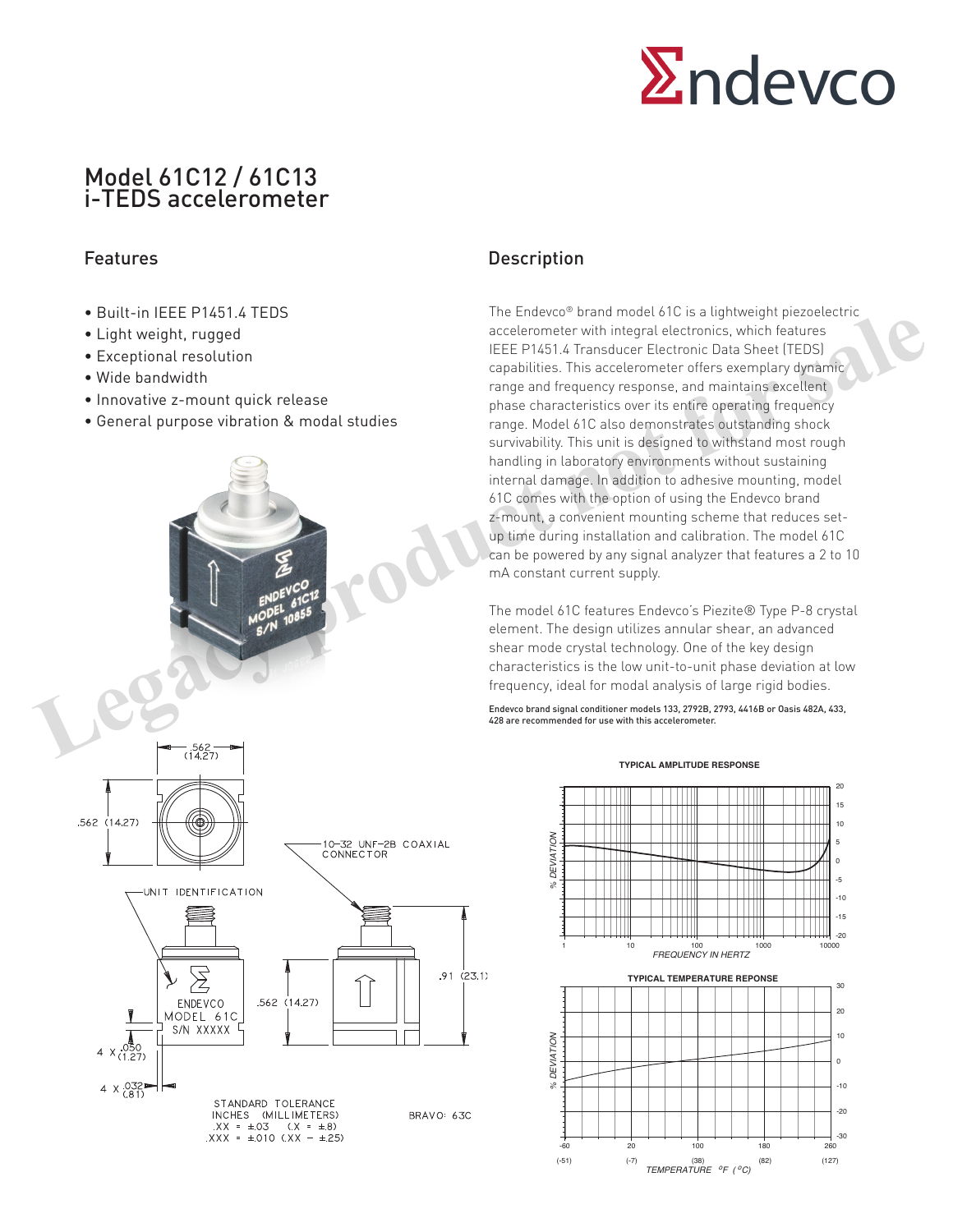# Model 61C12 / 61C13 i-TEDS accelerometer



### **Specifications**

The following performance specifications conform to ISA-RP-37.2 (1964) and are typical values, referenced at +75°F (+24°C), 4 mA and 100 Hz, unless otherwise noted. Calibration data, traceable to National Institute of Standards and Technology (NIST), is supplied.

| <b>Dynamic characteristics</b>            | <b>Units</b>                   | 61C12          |                                                                         | 61C13                                                                                             |         |
|-------------------------------------------|--------------------------------|----------------|-------------------------------------------------------------------------|---------------------------------------------------------------------------------------------------|---------|
| Range                                     | g                              | ±50            |                                                                         | ±5                                                                                                |         |
| Voltage sensitivity, typical              | mV/g                           | 100            |                                                                         | 1000                                                                                              |         |
| Frequency response                        |                                |                | See typical curve                                                       |                                                                                                   |         |
| Amplitude response                        |                                |                |                                                                         |                                                                                                   |         |
| ±5% [epoxy mount]                         | Hz                             |                | 1 to 5000                                                               |                                                                                                   |         |
| 1dB                                       | Hz                             |                | 1 to 8000                                                               |                                                                                                   |         |
| ±5% [z mount]                             | Hz                             |                | 1 to 1000                                                               |                                                                                                   |         |
| Phase response <5°[1]                     | Hz                             | a <sub>1</sub> |                                                                         | a <sub>2</sub>                                                                                    |         |
| <10° nominal                              | Hz                             | @0.2           |                                                                         | a <sub>1</sub>                                                                                    |         |
| Resonance frequency                       | kHz                            |                | 25                                                                      |                                                                                                   |         |
| Transverse sensitivity                    | $\%$                           |                | $\leq 5$                                                                |                                                                                                   |         |
| Temperature response                      |                                |                | See typical curve                                                       |                                                                                                   |         |
| Sensitivity deviation, ±5%                | $^{\circ}$ F $[^{\circ}$ C $]$ |                | $+32$ to $+104$ (0 to $+40$ )                                           |                                                                                                   |         |
| Sensitivity deviation, ±10%               | $^{\circ}$ F $[^{\circ}$ C $]$ |                | $-10$ to $+185$ $[-20$ to $+85]$                                        |                                                                                                   |         |
| Bias voltage                              | Vdc                            |                | $+7$ to $+14$                                                           |                                                                                                   |         |
| Amplitude non-linearity                   | $\%$                           |                | $\leq$ 1                                                                |                                                                                                   | or sale |
|                                           |                                |                |                                                                         |                                                                                                   |         |
| <b>Output characteristics</b>             |                                |                |                                                                         |                                                                                                   |         |
| Output polarity                           |                                |                | Acceleration applied in the direction of arrow provides positive output |                                                                                                   |         |
| DC output bias voltage                    | Vdc                            |                | $+12 \pm 1$                                                             |                                                                                                   |         |
| Room temperature 75°F (24°C)              | Vdc                            |                | $+11.0$ to $+13.0$                                                      |                                                                                                   |         |
| -67°F to +257°F (-55°C to 150°C)          | Vdc                            |                | $+7.0$ to $+14.0$                                                       |                                                                                                   |         |
| Output impedance                          |                                |                |                                                                         |                                                                                                   |         |
| from 2 to 3 mA                            | $\Omega$                       |                | $\leq 300$                                                              |                                                                                                   |         |
| >3 to 10 mA                               | $\Omega$                       |                | $\leq 100$                                                              |                                                                                                   |         |
| Full scale output voltage                 | Vpk                            |                | ±5                                                                      |                                                                                                   |         |
| Residual noise                            |                                |                |                                                                         |                                                                                                   |         |
| broadband, 1 Hz to 10 kHz bandwidth       | equiv. µg rms                  | 150            |                                                                         | 50                                                                                                |         |
| Grounding                                 |                                |                |                                                                         | Signal ground is connected to the case and isolated from the mounting surface                     |         |
| <b>PE</b> characteristics                 |                                |                |                                                                         |                                                                                                   |         |
| Sensitivity                               | pC/g                           |                | 25 (nominal)                                                            |                                                                                                   |         |
| Capacitance                               | pf                             |                | 850 (nominal)                                                           |                                                                                                   |         |
|                                           |                                |                |                                                                         |                                                                                                   |         |
| <b>Charge amplifier characteristics</b>   |                                |                |                                                                         |                                                                                                   |         |
| High pass (3dB)                           | Hz                             | 0.2            |                                                                         | 0.15                                                                                              |         |
| Low pass (3dB)                            | pf                             | 19.7k          |                                                                         | 20.0k                                                                                             |         |
|                                           |                                |                |                                                                         |                                                                                                   |         |
| <b>Power requirement</b>                  |                                |                |                                                                         |                                                                                                   |         |
| Supply voltage [2]                        | Vdc                            |                | $+20$ to $+30$                                                          |                                                                                                   |         |
| Supply current                            | mA                             |                | $+2$ to $+10$                                                           |                                                                                                   |         |
| Warm-up time (to reach 10% of final bias) | sec                            |                | < 5                                                                     |                                                                                                   |         |
|                                           |                                |                |                                                                         |                                                                                                   |         |
| <b>Environmental characteristics</b>      |                                |                |                                                                         |                                                                                                   |         |
| Temperature range                         | $^{\circ}$ F $(^{\circ}$ C)    |                | $-10$ to $+185$ $[-20$ to $+85]$                                        |                                                                                                   |         |
| Humidity                                  |                                |                | Hermetically sealed                                                     |                                                                                                   |         |
| Sinusoidal vibration limit                | g                              |                | ±300                                                                    |                                                                                                   |         |
| Shock limit [3]                           | g pk                           |                | 5000                                                                    |                                                                                                   |         |
| Base strain sensitivity @ 250 µstrain     | eq. g/µstrain                  |                | < 0.001                                                                 |                                                                                                   |         |
| Thermal transient sensitivity             | eq.g/°F[/°C]                   |                | 0.025(0.045)                                                            |                                                                                                   |         |
|                                           |                                |                |                                                                         |                                                                                                   |         |
| <b>Physical characteristics</b>           |                                |                |                                                                         |                                                                                                   |         |
| <b>Dimensions</b>                         |                                |                | See outline drawing                                                     |                                                                                                   |         |
| Weight                                    | oz (gm)                        |                | 0.45[13]                                                                |                                                                                                   |         |
| Case material                             |                                |                | Aluminum alloy, anodized, titanium alloy inner case                     |                                                                                                   |         |
| Connector [4]                             |                                |                |                                                                         | Coaxial receptacle w/10-32 UNF thread designed to mate with Endevco brand model 3000 series cable |         |
| Mounting                                  |                                |                | Adhesize or EZ mount                                                    |                                                                                                   |         |
|                                           |                                |                |                                                                         |                                                                                                   |         |
| <b>Calibration</b>                        |                                |                |                                                                         |                                                                                                   |         |
| Supplied:                                 |                                |                |                                                                         |                                                                                                   |         |
| Voltage sensitivity                       | V/q                            |                | 10 Hz                                                                   |                                                                                                   |         |
| Transverse sensitivity                    | $\%$                           |                | 7 g pk, 12 Hz                                                           |                                                                                                   |         |
| Frequency response                        | $\%$                           |                | 20 Hz to 8 kHz                                                          |                                                                                                   |         |
|                                           |                                |                |                                                                         |                                                                                                   |         |

ENDEVCO www.endevco.com Tel: +1 (866) ENDEVCO [+1 (866) 363-3826]

Piezoelectric accelerometers | Piezoresistive accelerometers | IEPE accelerometers | Variable capacitance accelerometers | Piezoresistive pressure sensors | Piezoelectric pressure sensors | High intensity microphones | Inertial sensors | Signal conditioners and supportive instrumentation | Cable assemblies